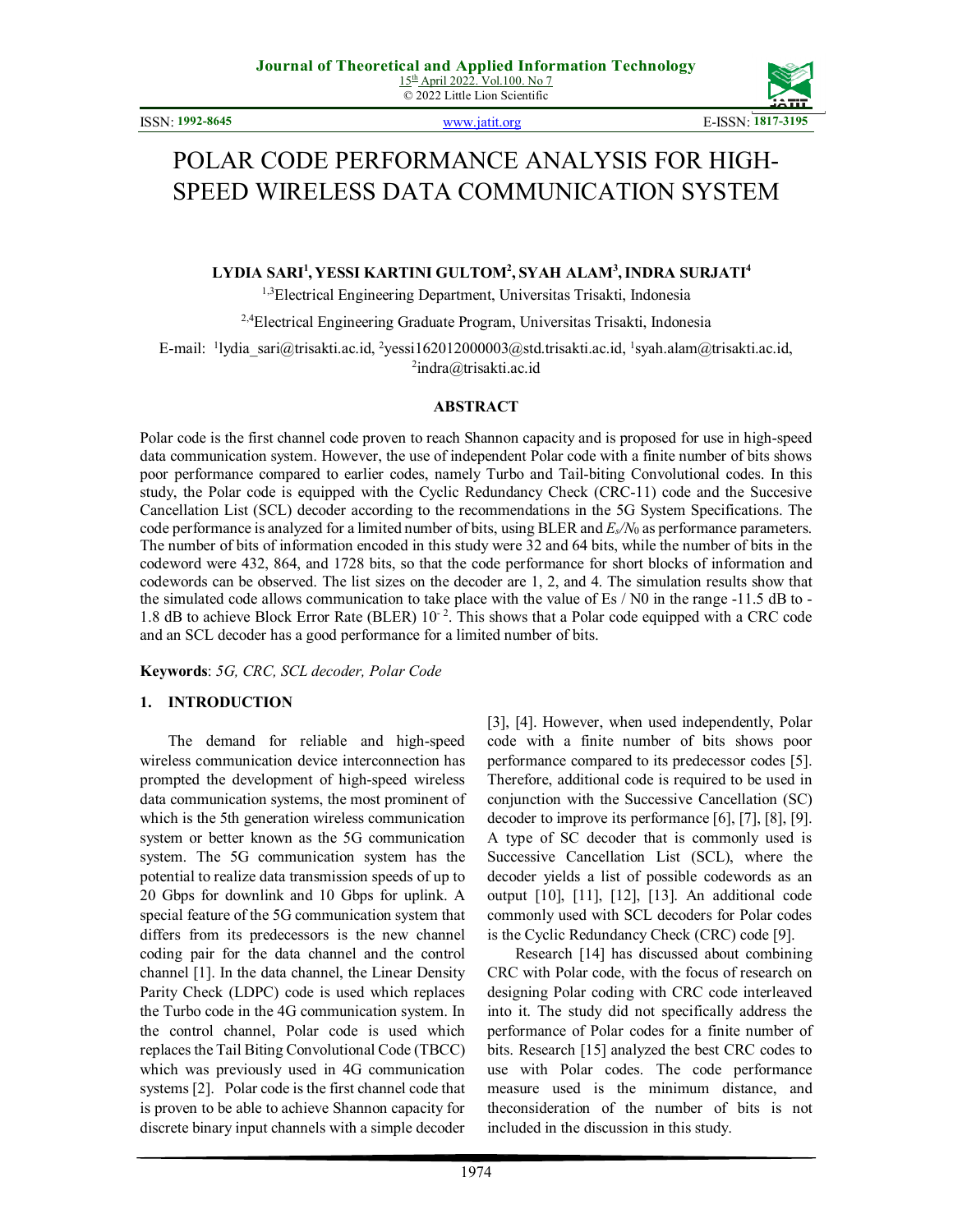15<sup>th</sup> April 2022. Vol.100. No 7 © 2022 Little Lion Scientific

```
ISSN: 1992-8645 E-ISSN: 1817-319
```


The performance of Polar Codes when applied to infinite numbers of information bits are wellknown, however its performance for a finite number of information bits have not been particularly studied in recent researches. Therefore in this paper we propose the analysis of Polar code performance for the Physical Uplink Control Channel (PUCCH) on a 5G system with a limited number of bits. The number of bits of information *A* used is limited to 32 bits and 64 bits, and the number of bits in the encoding codeword is limited to 432, 864, and 1728 bits. The number of bits of information *A* in the selected uplink channel refers to the limit of 12 bits to 1706 bits, while the number of bits in the codeword *E* refers to the limit of 8192 bits [16]. The SCL used has a L list size of 1, 2 and 4 while the CRC used is CRC-11.

This paper is structured as follows. The second part of the paper will discuss channel polarization as the basis of Polar coding, as well as the structure of Polar coding. The CRC code will be revisited in the third section. The system model is given in the fourth section. The fourth section discusses the simulation results and conclusions are given in the last section.

## **2. CHANNEL POLARIZATION AND POLAR CODE STRUCTURE**

A number of *N* independent communication channels can be combined with the channel polarization method, and then separated again in the decoding process. Channels that are processed in this way will experience separation, where some channels will have a capacity close to 1, while some other channels will have a capacity close to 0 [17] . Channels with a capacity close to 1 will be used for data transmission, while a channel with a capacity close to 0 will not be used because it is a pure noise channel. This polarized channel condition is the basis of coding using Polar Code [17].

 Polar code is a linear block code with length *N*   $= 2<sup>n</sup>$  which is formed with a generator matrix with the following basic form [18]:

$$
F = \begin{bmatrix} 1 & 0 \\ 1 & 1 \end{bmatrix} \tag{1}
$$

For example, for  $n = 3$ , then  $N = 2<sup>3</sup>$  and can be formed by multiplying the Kronecker product of the generator matrix in Eq. (1), in the following manner:

$$
F^{\otimes 3} = \begin{bmatrix} 1 & 0 \\ 1 & 1 \end{bmatrix} \otimes \begin{bmatrix} 1 & 0 \\ 1 & 0 \end{bmatrix} \otimes \begin{bmatrix} 1 & 0 \\ 1 & 0 \end{bmatrix} = \begin{bmatrix} 1 & 0 & 0 & 0 & 0 & 0 & 0 & 0 \\ 1 & 1 & 0 & 0 & 0 & 0 & 0 & 0 \\ 1 & 0 & 1 & 0 & 0 & 0 & 0 & 0 \\ 1 & 1 & 1 & 1 & 1 & 0 & 0 & 0 & 0 \\ 1 & 1 & 0 & 0 & 1 & 1 & 0 & 0 & 0 \\ 1 & 1 & 1 & 1 & 1 & 1 & 1 & 1 & 1 \end{bmatrix}
$$
 (2)

Polar encoding is done by multiplying the input bits by the generator matrix. For example, when a generator matrix is used as in Equation (2), or it can be expressed as:

$$
c = G \cdot u = (F^{\otimes n}) \cdot u \tag{3}
$$

where c is the codeword or result of encoding, u is the input bit matrix and  $G$   $F^{\otimes n}$  is the generator matrix [19]. The resulting Polar codeword can be expressed by (*N, K, F*) where *N* is the length of the codeword in bits, *K* is the number of bits of information encoded per codeword, and *F* is a set of *N-K* integers called frozen bits and has a value of 0 [19]. The Polar code on the uplink channel of the 5G system is used to encode the Uplink Control Information (UCI) on the Physical Uplink Control Channel (PUCCH) and the Physical Uplink Shared Channel (PUSCH)[20].

Polar code decoding is done using Successive Cancellation (SC), where every bit that arrives at the receiver will be decoded sequentially using the information obtained from the channel as well as the hard decision of the previously received code [20]. SC has poor performance for short code, so it is less applicable to real applications. The development of SC is the Successive Cancellation List (SCL) where a set of SC decoders work in parallel to manage several candidate codewords that arrive at the receiver simultaneously [21]. The number of candidate codewords managed by the decoder at the same time is expressed as a list size or *L*. SCL improves decoding performance for codes of practical length, especially when combined with other channel encodings such as Cyclic Redundancy Check (CRC).

The decoder in SCL decodes the bits sequentially, one bit by one bit. In spite of this, *L* decoding paths are considered simultaneously at each decoding stage. The SCL decoder uses two decoding paths for each information bit *ui*, considering both  $u_i = 0$  and  $u_i = 1$  options. From all the possible paths calculated, all but *L* most likely paths will be removed from consideration. Once the decoding process is done, the most likely among the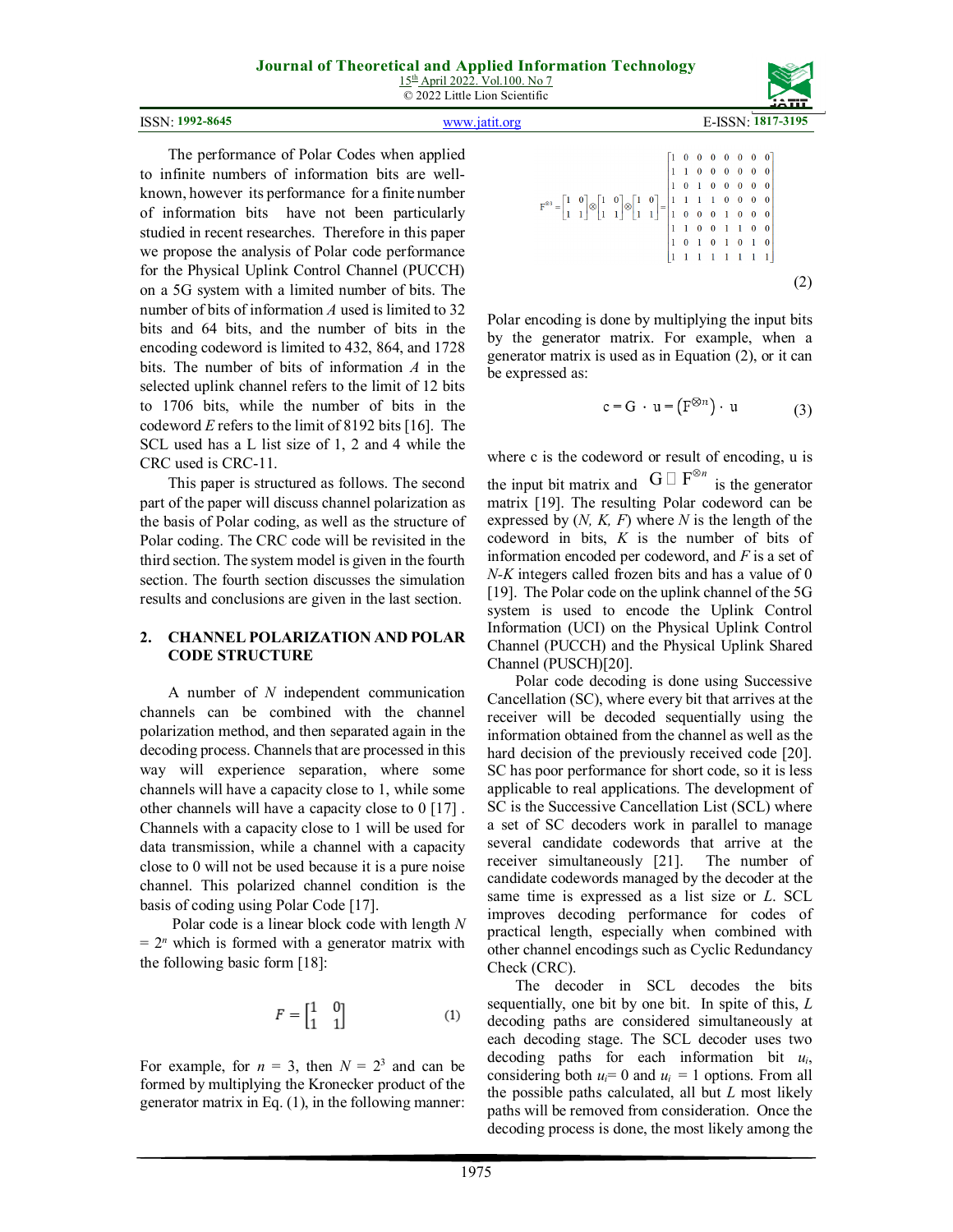15<sup>th</sup> April 2022. Vol.100. No 7 © 2022 Little Lion Scientific

#### ISSN: **1992-8645** www.jatit.org E-ISSN: **1817-3195**



*L* decoding path is selected as the decoder output [12].

### **3. CRC CODE**

CRC code is a family of linear codes, which has a parameter of k bits to be encoded, n encoding bits, and (*n*-*k*) parity bits [9], [14]. Additionally, there is also a parameter *P*, which is a predetermined divisor, which can completely divide the resulting CRC codeword. If the information to be encoded is *D*, the CRC codeword can be expressed as:

$$
T = 2^{n-k}D + (n-k) \tag{4}
$$

CRC code can be expressed in polynomial form. If the information to be encoded in polynomial form is  $D(x)$  and the predetermined divisor is  $P(x)$ , then

$$
\frac{x^{n-k}D(x)}{P(x)} = Q(x) + \frac{R(x)}{P(x)}
$$
(5)

where  $Q(x)$  is the result of the division and  $R(x)/P(x)$ is the remainder of the division. Thus the codeword in polynomial form is

$$
T(x) = x^{n-k} D(x) + R(x) \tag{6}
$$

From Eq. (4), it is apparent that the information symbols form a part of the codeword, therefore the CRC codewords are systematic. The CRC decoder will check for errors by calculating whether or not the received codewords are divisible a generator polynomial  $g(x)$ , which has the following form:

$$
g(x) = g_i x^{n-k} + g_{i-1} x^{n-k-1} + \ldots + g_1 x + g_0 \qquad (7)
$$

There are several types of CRC codes that have become international standards, including CRC-12 and CRC-16. The CRC-12 code has *P*(*x*) with the highest power of 12, and CRC-16 has  $P(x)$  with the highest power of 16. The CRC code used in this study is CRC-11, which generator is given by

$$
g(x) = x^{11} + x^{10} + x9 + x^5 + x^1 \tag{8}
$$

The total number of bits after adding the CRC code and Polar code to the information bits was varied as many as 432, 864, and 1728 bits.

### **4. METHODS**

The research was carried out by making simulations based on the system model given in Figure 1, and referring to [16]. A sequence of A bits of information will be formed into a polar codeword of T bits. The results of the coding will be reencoded using Polar code so as to form a new codeword with a length of N bits. Given that N must be 2n while the number of bits T does not need to meet 2n as long as  $T < N$ , then a rate matching process is needed, where the number of bits from the Polar encoding is adjusted to the required code rate. The minimum code rate for 5G communication is 1/8[20]. In this study, the A/E rate as given in Table 1. The data is transmitted by QPSK modulation on the AWGN channel. On the receiving side, demodulation, rate recovery, and decoding processes are carried out for Polar code and CRC code, respectively.

The performance analysis is based on  $E_s/N_0$  (dB) versus the Block Error Rate (BLER) that is obtained for a particular  $E_s/N_0$  level. Commonly, the addition of bits meant to give the information bits better protection against error, will cause the decrease of *Es/N*0 needed to reach a certain BLER.

The parameters used in the simulation are given in Table 1.

| Table 1. Simulation Parameters |                                    |
|--------------------------------|------------------------------------|
| Numbers of information         | 32, 64                             |
| bits, $A$                      |                                    |
| Numbers of bits in the         | 432, 864, 1728                     |
| codeword, $E$                  |                                    |
| $A/E$ rate                     | 32/432; 32/864; 32/1728            |
|                                | 64/432; 64/864; 64/1728            |
|                                |                                    |
| CRC-11 code generator          | $x^{11} + x^{10} + x9 + x^5 + x^1$ |
| List size, $L$                 | 1, 2, 4                            |
|                                |                                    |

*Table 1. Simulation Parameters* 

The number of bits of information A selected corresponds to the available options for the 5G parameter, namely 12 bits A 1706 bits. The 5G specification states that there are three options for CRC codes that can be used on 5G systems, namely CRC-6, CRC-11, and CRC-24. The CRC-11 code was chosen in this study because it is recommended for use in PUCCH with  $A > 20$  bits.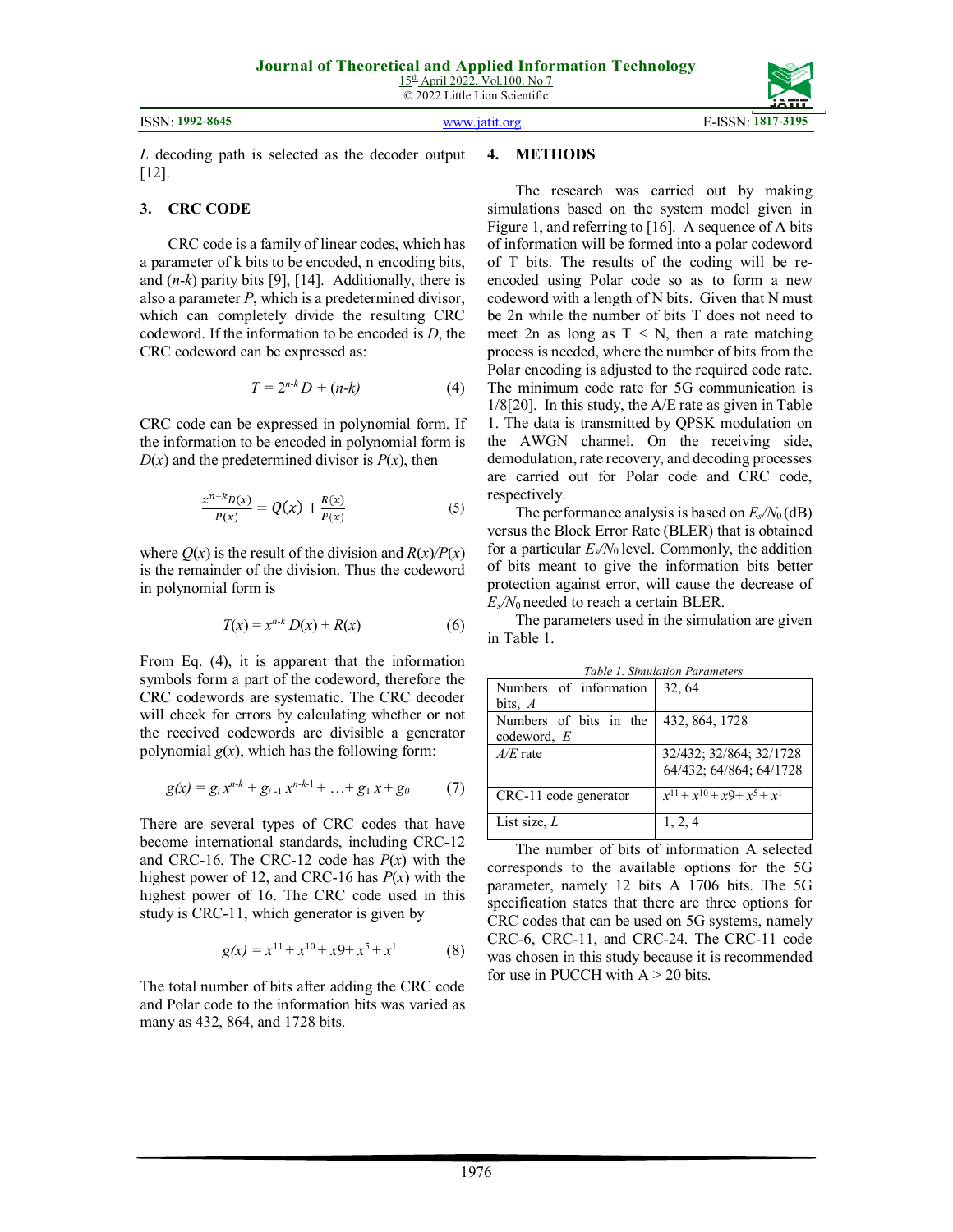

*Figure 1. System model* 

#### **5. RESULTS AND DISCUSSION**

The simulation results for the number of data *A*  $=$  32 bits and the number of bits after encoding  $E =$ 432 bits are given in Fig. 2. Simulations are carried out for list sizes  $L = 1, 2$ , and 4. From the simulation results, it can be seen that the best performance will be obtained when  $L = 4$  is used, where BLER =  $10^{-2}$ can be achieved with  $E_s/N_0$  less than -5 dB. A smaller list size will have an impact on the larger  $E_s/N_0$  values needed to achieve a certain BLER performance. The larger the size of the list used, the more codewords the decoder considers, so the more likely it is that the decoder picks the right codeword and does not contain errors. At  $L = 4$  there are 4 possible codewords considered by the decoder. The four possibilities will first be checked using a CRC decoder. Codewords that are successfully decoded

with the CRC decoder will be selected for further processing with the Polar decoder. If  $L = 1$ , the decoder only considers one possible codeword in the receiver. If the codeword contains errors, the decoding process is not successful. This causes the BLER performance for  $L = 1$  to be worse than when  $L = 2$  and  $L = 4$ .

Fig. 3 shows the simulation results when  $A = 32$ and  $E = 864$  bits. The system performance when  $E$  $= 864$  bits will be better than when  $E = 432$ . In this simulation, the BLER =  $10^{-2}$  is reached at  $E_s/N_0$  less than -8 dB, smaller than what is needed to achieve the same BLER when *E* is 432 bits. The lower *E*s/*N*<sup>0</sup> required to reach the BLER =  $10^{-2}$  benchmark indicates that the number of errors is getting smaller as more protection bits are used when *E* = 864 bits.



*Figure 2. Simulation Result For A = 32 bits and E = 432 bits*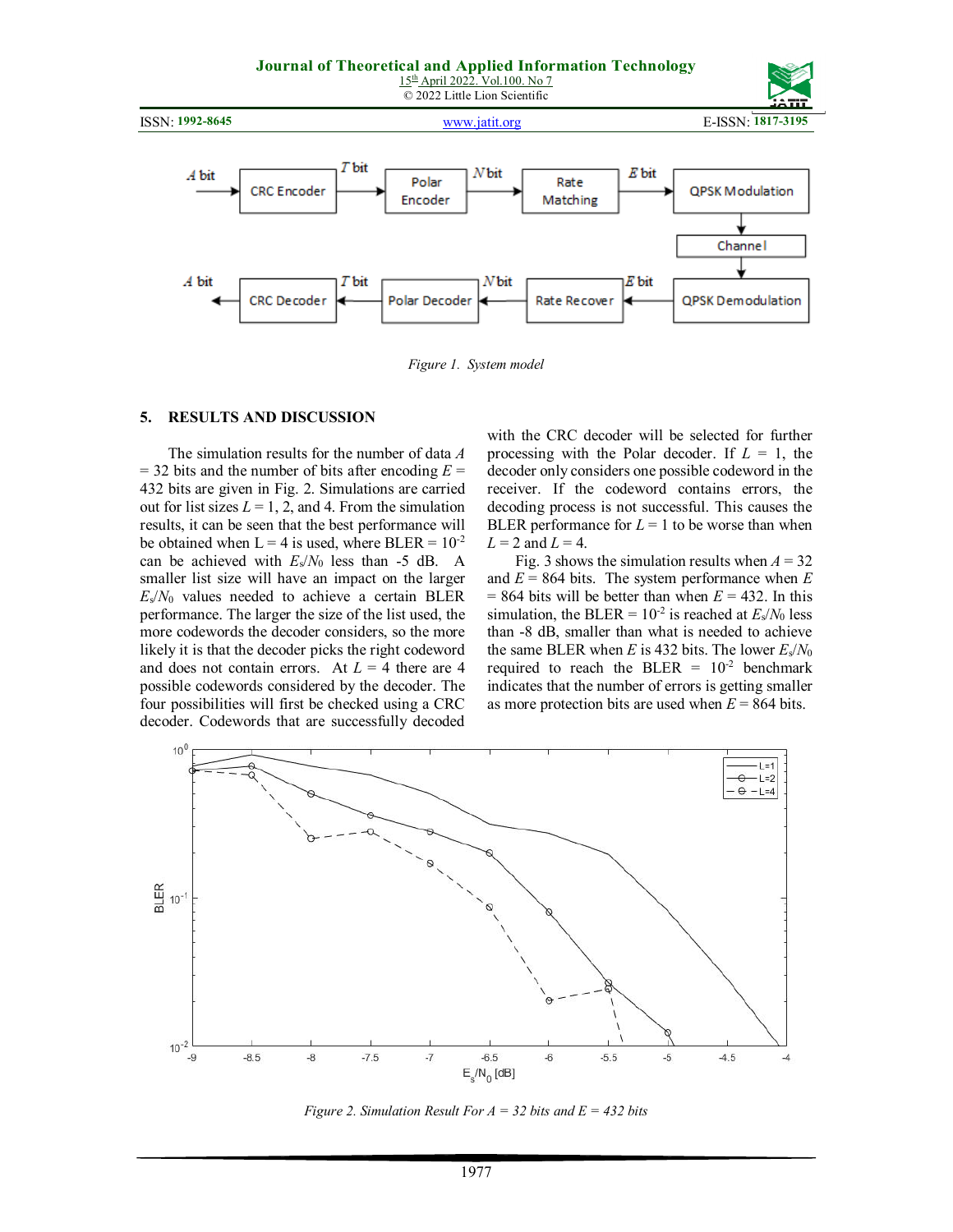





*Figure 3. Simulation Results For A = 32 bits, and E = 864 bits*

Fig. 4 shows the simulation results when  $E =$ 1728 bits is used. It is apparent that the system performance for both  $L = 1$ , 2 and 4 will be better than when  $E = 864$  bits are used, which is indicated by the smaller  $E_s/N_0$  values needed to reach the BLER =  $10^{-2}$  benchmark. When  $L = 1$ , to reach BLER =  $10^{-2}$ , the  $E_s/N_0$  required approaches -10.1 dB, as opposed to -11.1 dB and -11.8 dB required when  $L = 2$  and 4, consecutively. For all  $L$  values used in the simulation, the  $E_s/N_0$  required to reach BLER =  $10^{-2}$  are less than that needed when  $E = 864$ bits (Fig. 3). This is because the use of more protective bits (i.e.,  $E = 1728$  bits instead of 864 bits) will improve the system performance.

The simulation results for  $A = 64$  bits, with list size  $L = 1, 2, 4$  and the number of bits after encoding  $E = 432$ , 864 and 1728 respectively are given in Figures 5, 6 and 7. In Fig. 5, simulation shows that for  $A = 32$ , the use of list size  $L = 1$  will necessitates  $E_s/N_0$  value of -1.875 dB to reach BLER =  $10^{-2}$ . When  $L = 2$ , the  $E_s/N_0$  required is -2.625 dB, and when  $L = 4$ , the  $E_s/N_0$  needed is -3.25 dB.

Fig. 6 shows that when  $A=$  64, for  $L=1$ , the  $E_s/N_0$  value of -4.875 dB to reach BLER =  $10^{-2}$ . When  $L = 2$ , the  $E_s/N_0$  required is -6 dB, and when  $L$  $= 4$ , the  $E_s/N_0$  needed is -6.49 dB.

In Fig. 7, it is shown that for  $L = 1$ , the  $E_s/N_0$ value of around -8 dB to reach BLER =  $10^{-2}$ . When  $L = 2$ , the  $E_s/N_0$  required is -9.2 dB, and when  $L = 4$ , the  $E_s/N_0$  needed is -9.7 dB.

Consistently, the simulation results when  $A = 64$ bit indicates that the performance is better with the higher the value of *L* and the number of bits after encoding *E*.

It is worth noting that when compared to the use of data bits  $A = 32$  bits, the simulation results for A = 64 bits will show poorer performance. For example, with  $A = 64$  bits and  $E = 432$  bits shown in Figure 5,  $E_s/N_0$  is required in the range of -3.25 dB to  $-1.875$  dB to achieve BLER  $10^{-2}$ . To achieve the same BLER of  $10^{-2}$ , if  $A = 32$  bits and  $E = 432$  bits, the range of  $E_s/N_0$  required is -5.4 dB to -4.1 dB. This is also seen in Fig. 6, where the  $E_s/N_0$  level required is in the range of -5.1 dB to -4.9 dB to achieve BLER =  $10^{-2}$  when  $A = 64$  bits and  $E = 864$ bits. The same BLER can be achieved at  $E_s/N_0$  range of -8.5 dB to -7.3 dB when  $A = 32$  bits and  $E = 864$ bits. Fig.7 shows that to achieve BLER =  $10^{-2}$  when  $A = 64$  bits and  $E = 1728$  bits, the  $E_s/N_0$  needed is in the range of -9.7 dB to  $-8$  dB, which is larger than  $E_s/N_0$  required when  $A = 32$  bits and  $E = 1728$  bits. The decrease in code performance when the *A* value increases, as indicated by the increase in  $E_s/N_0$ required to reach a certain BLER, is caused by a tradeoff between  $E_s/N_0$  and the  $A/E$  code rate. The smaller the  $A/E$  ratio, the smaller the  $E_s/N_0$  required to reach a certain BLER.

The simulation results show that to achieve BLER 10<sup>-2</sup>, the  $E_s/N_0$  required for both  $A = 32$  bits and 64 bits, for all simulated *L* values, always has a negative value or the signal power is below the noise power. This shows that the Polar code equipped with the CRC code and Polar decoder has a very good BLER performance that allows communication to occur even though the noise power exceeds the signal power.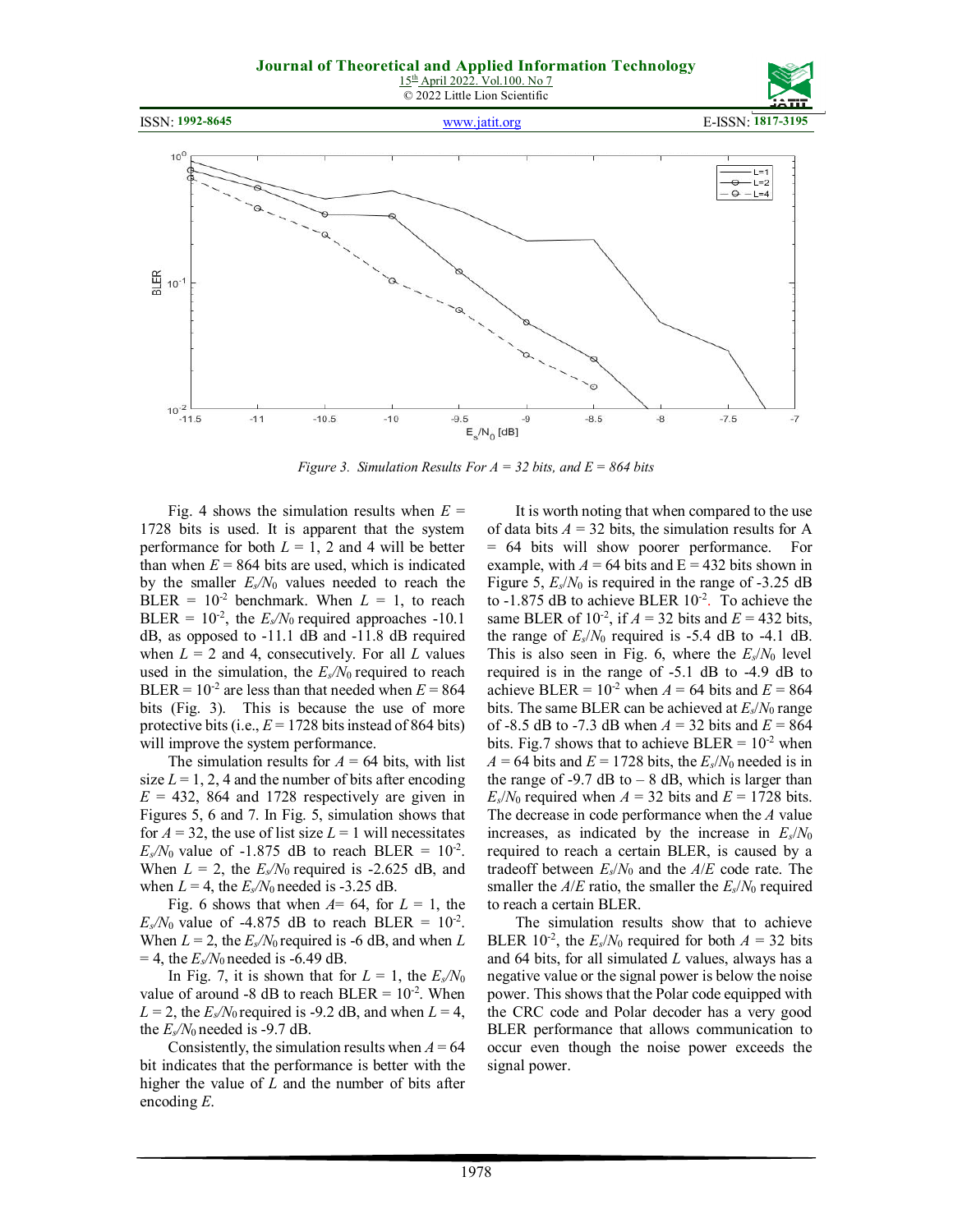

ISSN: **1992-8645** www.jatit.org E-ISSN: **1817-3195**



*Figure 4. Simulation Result For A = 32 bits, and E = 1728 bits* 



*Figure 5. Simulation Result For A = 64 bits, and E = 432 bits*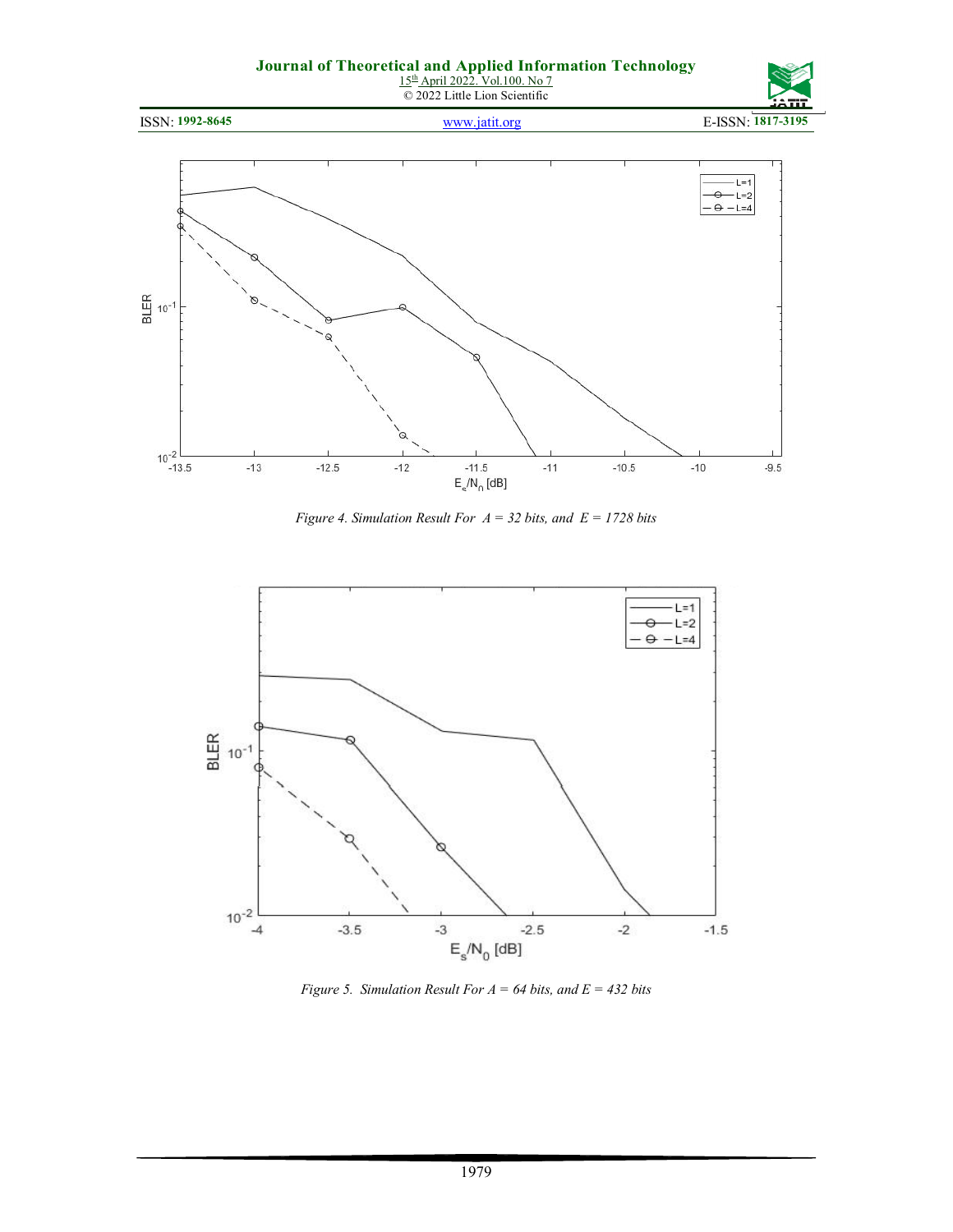

*Fig. 6. Simulation Result For A = 64 bits, dan E = 864 bits* 



*Figure 7. Simulation Result For A = 64 bits, dan E = 1728 bits*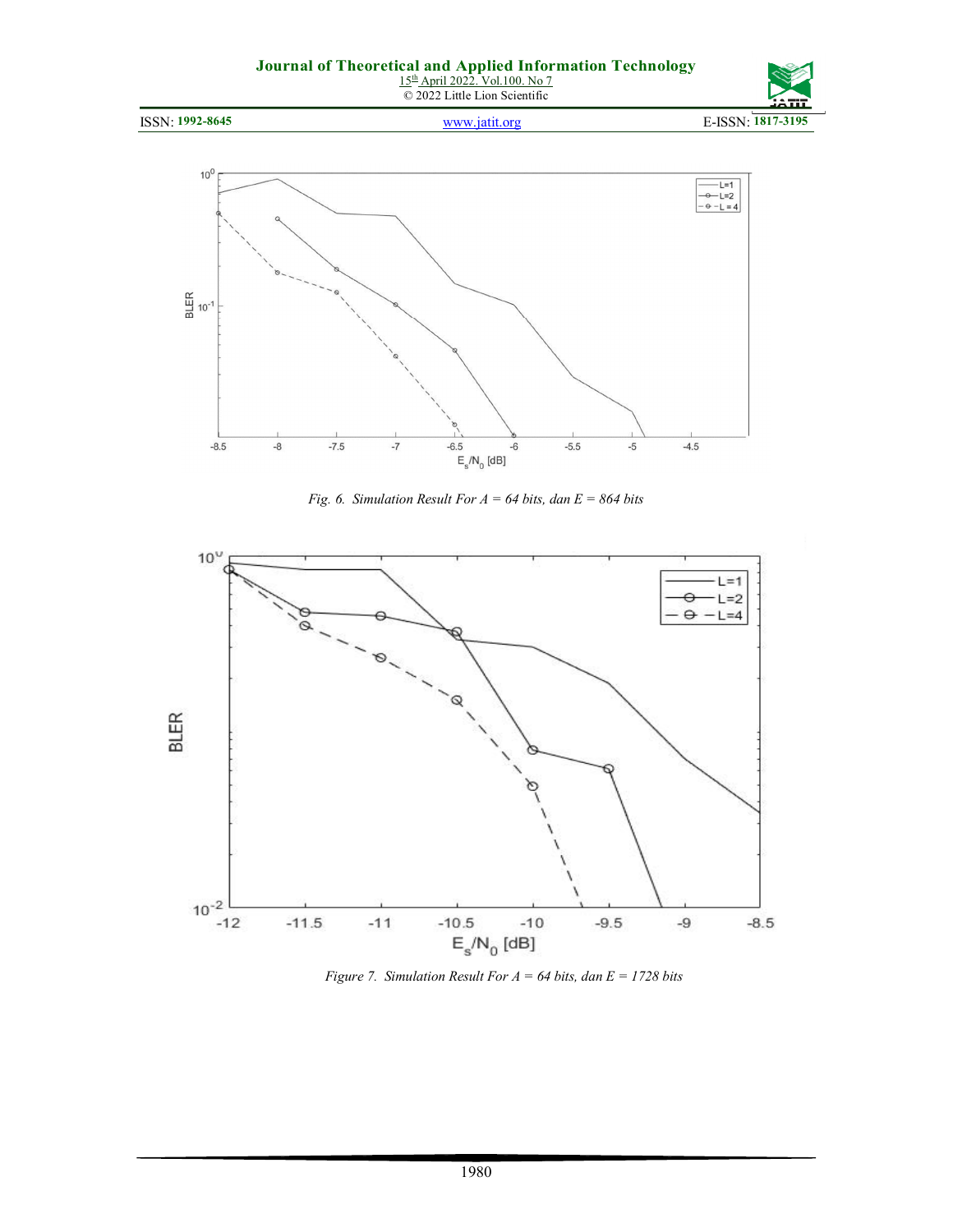15<sup>th</sup> April 2022. Vol.100. No 7 © 2022 Little Lion Scientific

ISSN: **1992-8645** www.jatit.org E-ISSN: **1817-3195**

#### **6. CONCLUSION**

This study discusses the analysis of Polar code performance for a limited number of bits of information and codewords. The Polar code is equipped with a CRC code and an SCL decoder, where the CRC code used is CRC-11 and the SCL decoder has a list size of  $L = 1, 2$ , and 4. The code performance is analyzed using simulation, which generates 32- and 64-bit random binary information, and the number of bits in the codeword is 432, 864 and 1728 bits. The simulated BLER value of  $10^{-2}$  can be achieved with  $E_s/N_0$  which is negative, which indicates that the Polar code with CRC code and SCL decoder allows communication even though the noise power exceeds the signal power. Simulations show that the system performance will improve when the list size *L* is increased, for all *A* and *E*  values. Simulation results consistently show that the best system performance will be obtained at a small *A/E* rate.

## **REFERENCES:**

- [1] J. H. Bae, A. Abotabl, H. P. Lin, K. B. Song, and J. Lee, "An overview of channel coding for 5G NR cellular communications," *APSIPA Trans. Signal Inf. Process.*, vol. 8, 2019, doi: 10.1017/ATSIP.2019.10.
- [2] D. Hui, S. Sandberg, Y. Blankenship, M. Andersson, and L. Grosjean, "Channel Coding in 5G New Radio: A Tutorial Overview and Performance Comparison with 4G LTE," *IEEE Veh. Technol. Mag.*, vol. 13, no. 4, pp. 60–69, 2018, doi: 10.1109/MVT.2018.2867640.
- [3] E. Arikan, "Channel Polarization: A Method for Constructing Capacity-Achieving Codes for Symmetric Binary-Input Memoryless Channels," *IEEE Trans*, vol. 55, no. 7, pp. 3051–3073, 2009.
- [4] H. Vangala, Y. Hong, and E. Viterbo, "Efficient algorithms for systematic polar encoding," *IEEE Commun. Lett.*, vol. 20, no. 1, pp. 17–20, 2016, doi: 10.1109/LCOMM.2015.2497220.
- [5] A. Eslami and H. Pishro-Nik, "On Finite-Length Performance of Polar Codes: Concatenated Design," *IEEE Trans. Commun.*, vol. 61, no. 3, pp. 919–929, 2013.
- [6] C. Zhang and K. K. Parhi, "Low-Latency Sequential and Over- lapped Architectures for Successive," *IEEE Trans. Signal Process.*, vol. 61, no. 10, pp. 2429–2441,

2013.

- [7] B. Yuan and K. K. Parhi, "Low-latency successive-cancellation polar decoder architectures using 2-bit decoding," *IEEE Trans. Circuits Syst. I Regul. Pap.*, vol. 61, no. 4, pp. 1241–1254, 2014, doi: 10.1109/TCSI.2013.2283779.
- [8] H. Vangala, E. Viterbo, and Y. Hong, "A new multiple folded successive cancellation decoder for polar codes," *2014 IEEE Inf. Theory Work. ITW 2014*, pp. 381–385, 2014, doi: 10.1109/ITW.2014.6970858.
- [9] T. Wang, D. Qu, and T. Jiang, "Paritycheck-concatenated polar codes," *IEEE Commun. Lett.*, vol. 20, no. 12, pp. 2342– 2345, 2016, doi: 10.1109/LCOMM.2016.2607169.
- [10] P. Yuan, T. Prinz, G. Böcherer, O. Iscan, R. Böhnke, and W. Xu, "Polar Code Construction for List Decoding," *SCC 2019 - 12th Int. ITG Conf. Syst. Commun. Coding*, no. July, pp. 125–130, 2019, doi: 10.30420/454862022.
- [11] X. Wang, J. He, J. Li, Z. Wu, L. Shan, and B. Hong, "Improved Adaptive Successive Cancellation List Decoding of Polar Codes," *Entropy*, vol. 21, no. 9, p. 899, 2019, doi: 10.3390/e21090899.
- [12] I. Tal and A. Vardy, "List Decoding of Polar Codes," *IEEE Trans. Inf. Theory*, vol. 61, no. 5, pp. 2213–2226, 2015, doi: 10.1109/TIT.2015.2410251.
- [13] A. V. and W. J. G. C. Leroux, A. J. Raymond, G. Sarkis, I. Tal, "A Semiparallel Successive Cancellation Decoder for Polar Codes," *IEEE Trans. Signal Process.*, vol. 61, no. 2, pp. 289–299, 2013, doi: 10.1109/TSP.2014.2347262.
- [14] P. Chaki and N. Kamiya, "A Novel Design of CRC-Concatenated Polar Codes," *IEEE Int. Conf. Commun.*, vol. 2019-May, pp. 1– 6, 2019, doi: 10.1109/ICC.2019.8761833.
- [15] T. Baicheva and P. Kazakov, "CRC selection for decoding of CRC-polar concatenated codes," *ACM Int. Conf. Proceeding Ser.*, no. September, 2019, doi: 10.1145/3351556.3351573.
- [16] T. Specification, "TS 138 212 V15.2.0 -5G; NR; Multiplexing and channel coding (3GPP TS 38.212 version 15.2.0 Release 15)," vol. 0, p. 100, 2018, [Online]. Available:

https://www.etsi.org/deliver/etsi\_ts/138200 \_138299/138212/15.02.00\_60/ts\_138212v1